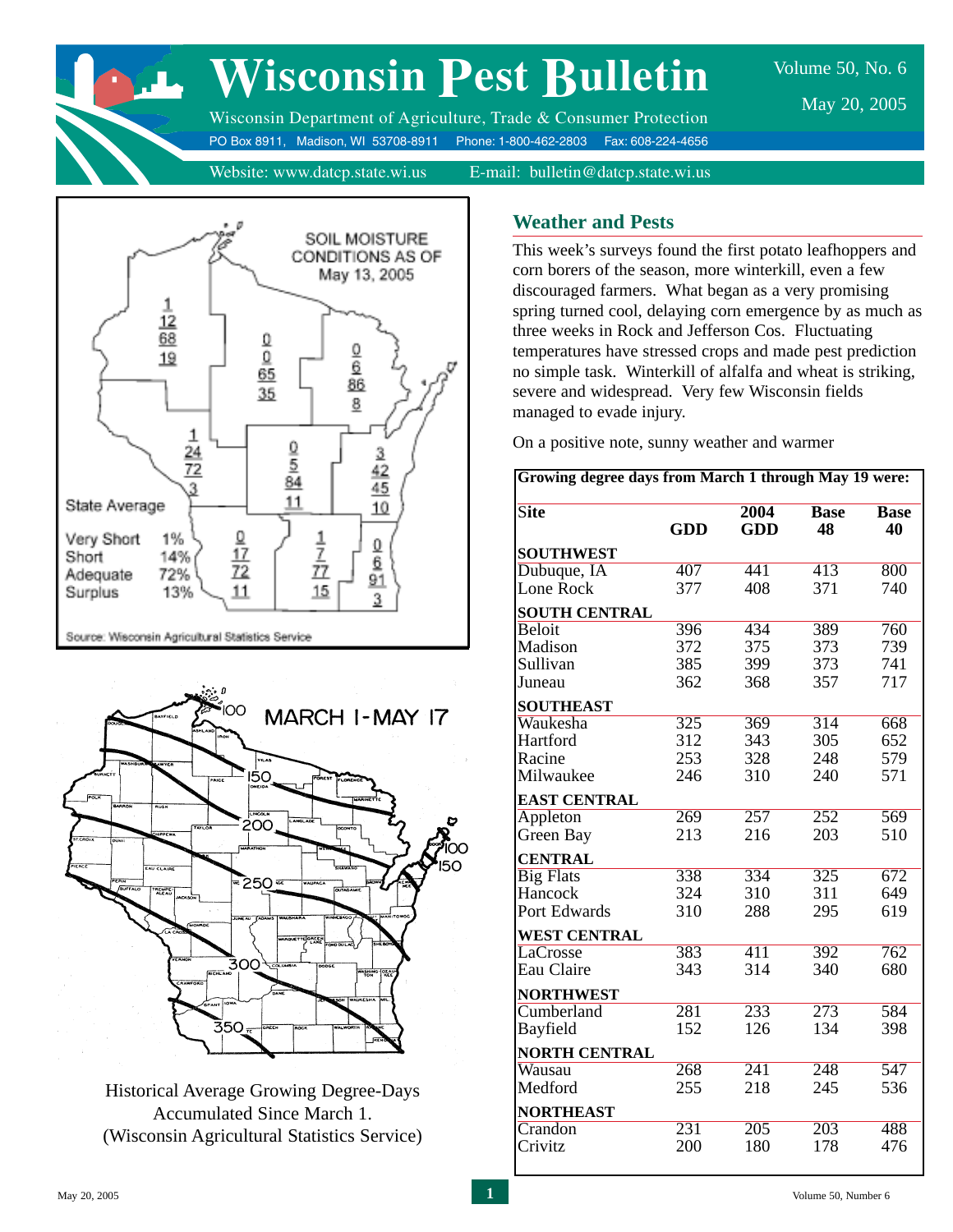temperatures are in the forecast. Corn planting is nearly complete, soybean planting is well ahead of schedule, and we in agriculture are fortunate to work in the noblest of professions, despite the uncertainty.

# **Alerts**

**Pine shoot beetle (***Tomicus pinipeda***) –** The presence of pine shoot beetle was confirmed in yet another Wisconsin Co. this week. The single specimen was collected from Trempealeau Co. between April 15 and May 9. Pine shoot beetle traps will be maintained for another two to four weeks, at which point the 2005 survey will be discontinued until next February. A total of nine new counties were placed under quarantine following detections of pine shoot beetle this spring.

**Alfalfa blotch leafminer –** Remarkably high numbers of flies were swept from western Jefferson and eastern Rock Co. alfalfa fields in the past week. While alfalfa blotch leafminer has been only an occasional pest since being detected in Wisconsin in 1996, conditions this season may be favorable for the development of heavy populations in first crop hay. Currently both adults and pinholes are visible in southern Wisconsin fields. Look for the characteristic comma-shaped mines to appear in 3-10 days.

**Soybean rust—**No new infections of soybean rust have been detected in the last week, leaving the count of confirmed counties at four in Florida, all on kudzu, and one in Georgia, on soybeans. Nationally, planting progress is 46% complete, slightly ahead of the five-year average.

*Hylotrupes bajulus--*A new state record for a beetle called the old house borer, *Hylotrupes bajulus,* found in Oshkosh-infesting a 15 year old home. *Hylotrupes* apparently arrived in logs shipped from the Carolinas. Investigation indicates an actively breeding population in the house, apparently established for the past three to five years.(P. Pelliteri)

# **Looking Ahead**

**Potato leafhopper – The much anticipated arrival of** potato leafhopper migrants transpired early this week, and more are sure to have blown in on strong winds out of the south on Wednesday and Thursday. Currently counts are very low, numbering fewer than three leafhoppers per 50 sweeps.

**European corn borer –** The first male moths of the season were sighted on Wednesday in Jefferson Co. hay

| $\frac{\text{ECB}}{10}$ | <b>Black Light Catch (1 night)</b> |  |  |  |  |
|-------------------------|------------------------------------|--|--|--|--|
|                         | a flight                           |  |  |  |  |
| 25                      | a significant flight               |  |  |  |  |
| 100                     | re-infestation                     |  |  |  |  |

fields, and two were collected in the black light trap located near Mazomanie. While it is still far too early for scouting, interested readers should follow black light trap reports in the next two weeks. A catch of 10 moths per night suggests that a flight is occurring. Twenty-five moths per night indicates a significant flight is in



progress, and 100 moths per night hints at a reinfestation. Egg laying is expected to begin at 450  $GDD<sub>50</sub>$ , and the peak first flight of moths is expected around 631 GDD $50$ .

**Bean leaf beetle – Overwintered beetle activity** increased this week with detections in Grant, Jefferson, Rock and Lafayette Cos. The earliest soybean fields to emerge will be highly attractive to these overwintered beetles.

**Alfalfa weevil –** Numbers of larvae are variable, but on the rise. Tip feeding could exceed the economic threshold of 40% in some southwestern fields that are not harvested soon. In contrast, weevil populations are still relatively low in southeastern hay fields. Scouting is strongly encouraged in areas where 300-400 weevil  $GDD_{48}$  have accumulated.

**Apple scab –** The first primary scab lesions becoming evident in southern Wisconsin orchards. See FRUIT section for additional information.

## **Corn**

**European corn borer –** The first moths of the season took flight this week. Males were observed while survey specialists swept hay fields in Green, Jefferson and Rock Cos. The emergence of moths came as no surprise; corn borers were expected once growing degree day accumulations approached 347 GDD $_{50}$  in the south late last week.

The first flight of moths is just beginning, and the first eggs of the season are soon to follow around 450 GDD<sub>50</sub>. Advanced southern sites are already approaching  $400$  GDD $_{50}$ , meaning egg laying could begin by the end of next week. With corn emergence and growth having been very slow so far this season, one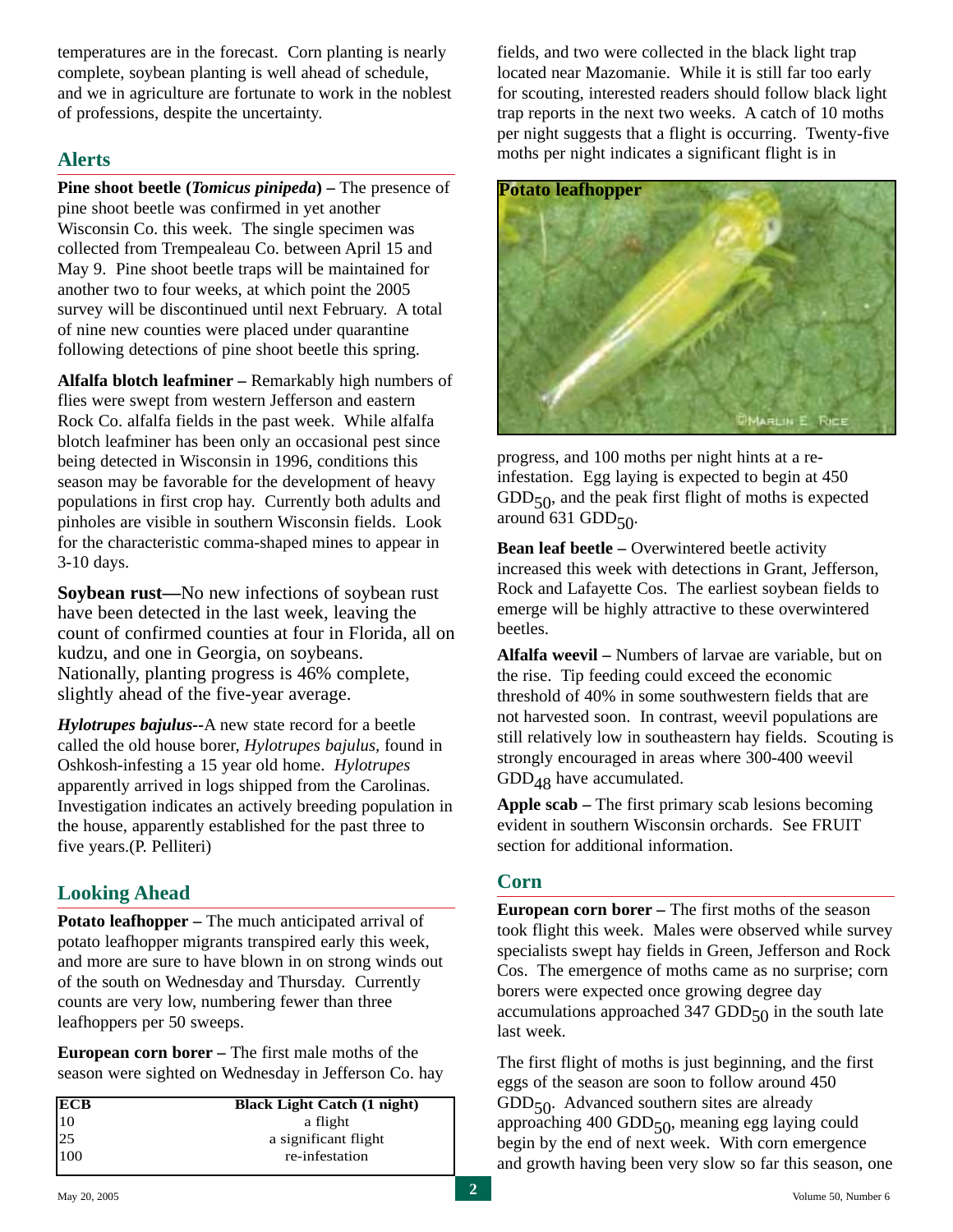has to wonder if there will be suitable host material for European corn borers once they hatch. Corn that is less than 18 inches tall is not susceptible to European corn borer infestation because it contains a compound called DIMBOA, which prevents larvae from establishing. Warmer weather ahead will help to stimulate corn emergence, but it's unlikely that many fields will reach 18 inches in the next week.

**Black cutworm –** In the next two weeks emerging corn will be highly susceptible to cutting by black cutworm larvae. Mixed trapping results this season have made it particularly difficult to forecast the potential for damage. Pheromone traps were placed in late March, and in subsequent weeks very few moths have been captured. Unfortunately the low moth captures do not necessarily mean corn is in the clear. In fact, the buzz around Mazomanie this week was that cutworms were cutting clear through emerging tomato plants. While the muck soils near Mazomanie are sometimes more prone to cutworm problems, growers elsewhere should be alert to black cutworm activity. Below are some thresholds for black cutworms in vegetable crops:

| Beans        | 2 larvae/foot of row      |
|--------------|---------------------------|
| Potatoes     | 4 larvae/foot of row      |
| Sweet corn   | $> 5\%$ of plants damaged |
| Leafy greens | $>$ 3% of stand affected  |

**True Armyworm –** Although black light trap catches have been minimal thus far, they do represent a good beginning to a season of armyworm activity. Armyworm moths migrate into Wisconsin on the same southern winds and storm fronts that are used by black cutworm moths. Larvae should be watched closely in the weeks to come in susceptible crops, especially corn and wheat fields. No-till corn planted into a rye cover crop is especially prone to severe armyworm problems, particularly border rows.

#### **Forages**

**Potato leafhopper –** Low numbers of wind-borne migrants appeared in Wisconsin alfalfa fields for the first time this week. No more than three adults per 50 sweeps were observed in any field surveyed, but populations will undoubtedly escalate by this time next week as more migrants blow into the state on prevailing winds from the south. During the remainder of the month and throughout summer it will be particularly important to

| Height of alfalfa            | Ave. # PLH per Sweep |  |  |  |  |  |
|------------------------------|----------------------|--|--|--|--|--|
| (inches)                     | ( adults & nymbols)  |  |  |  |  |  |
| $\frac{1}{3}$<br>3-6<br>6-12 | 0.2                  |  |  |  |  |  |
|                              | 0.5                  |  |  |  |  |  |
|                              |                      |  |  |  |  |  |
| $12 - 14$                    |                      |  |  |  |  |  |

follow potato leafhopper trends and monitor levels of adults and nymphs closely to diagnose problems early on. Nymphs typically appear by early June and damage is often first visible along field margins.

**Alfalfa weevil –** Levels of alfalfa weevil larvae and tip feeding injury observed in south central fields this week were higher than last week, but not cause for concern. Less than 20% tip feeding was noted in 22-28 inch Walworth and Jefferson Co. fields, where counts of larvae averaged about 0.3-2.2 per sweep. Higher levels of tip feeding and larvae were found from Rock Co. west to Iowa and Grant Co. fields, ranging from 15-60%. Nearly all southern fields surveyed were within 7-10 days of harvest and it now appears that weevil populations will probably not grow large enough to impact first crop hay in southeastern Wisconsin; however, some southwestern fields have already developed economic levels of weevils.

In addition, although much acreage of first crop may evade injury, carryover of larvae and timing of weevil development mean second crop regrowth will be highly susceptible to injury. Scouting for weevils in the week ahead and monitoring regrowth is critical. Control is warranted when 40% tip feeding is observed more than 7-10 days prior to harvest, and in new growth when 10% of the tips show signs of injury. Should populations escalate unexpectedly in the next few days, cutting early will effectively reduce larval numbers.

**Pea aphids –** Populations are on the increase in south central Wisconsin. The highest levels were detected in Rock Co. fields this week, where counts ranged from 4- 11 per sweep. The presence of moderate numbers of aphid mummies in the fields surveyed suggests parasitism by Aphidius rosae may be one factor helping to limit pea aphid numbers. In addition to this parasitic wasp, pea aphids are predated by approximately 75 species of flower flies, ladybeetles, lacewings and fungi.

**Alfalfa blotch leafminer (***Agromyza frontella***)** – This alfalfa pest has dropped off the radar in recent years, but observations of an alarming number of flies in a few

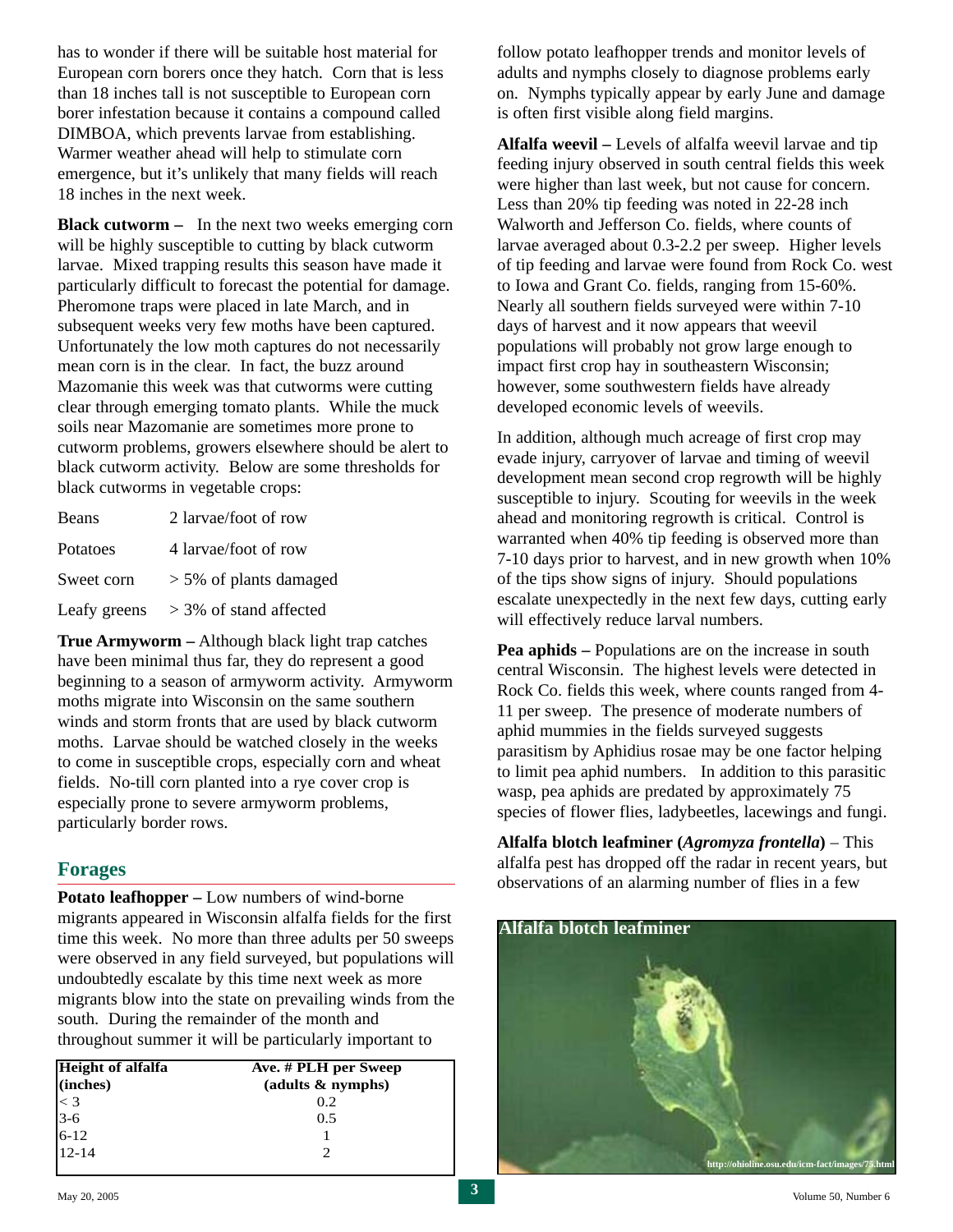Jefferson Co. fields this week suggest it's time for a review. Before spreading to the Midwest in the early 1990s, alfalfa blotch leafminer had been confined to the northeastern United States and Canada. It's widely thought that it was introduced into Minnesota on infested hay from Ontario. In 1996, alfalfa blotch leafminer was detected in Minnesota and five Wisconsin counties, and by 1997 it had spread to 34 more Wisconsin counties. In those few short years, it had become apparent that most alfalfa producing Wisconsin counties were amenable to alfalfa blotch leafminer infestation.

Alfalfa blotch leafminers damage plants in two ways. Females use their ovipositors to pierce tiny pinholes in the leaflets, then extract the exuding plant juices. A single female makes an average of 3,769 pinholes during her lifetime. The larvae mine feed between the leaf tissue, forming distinctive, comma-shaped mines by the third instar. Both mines and pinholes make alfalfa plants more vulnerable to disease, particularly spring black stem.

The sheer number of flies netted in Jefferson Co. hay fields, 30-40 flies per 100 sweeps, suggest alfalfa blotch leafminer may cause problems for some growers. The presence of adults and pinholes indicates mines may begin to develop in the next 3-10 days. Early cutting can help to reduce damage and would be most beneficial during first cut.

**Meadow spittlebug –** Scattered spittle masses have begun to appear in alfalfa fields. The tiny green nymphs developing within the protective foam will give rise to adults by mid-June. There is only one generation of spittlebugs per year in Wisconsin and feeding by adults (planthoppers) during the remaining summer months is inconsequential. Meadow spittlebugs problems seldom arise after the first crop.

**Rapid and Alfalfa plant bugs –** Nymphs began to appear in southern counties this week. Newly hatched plant bugs nymphs somewhat resemble aphids; however, plant bugs are more slender, have noticeably longer antennae, and move much more rapidly when disturbed. Plant bugs develop quickly, and by next week this week's tiny nymphs will look more plant bug-like.

**Beneficial insects –** Ladybeetles, lacewings, damsel bugs and flower flies were abundant in alfalfa fields surveyed this week, which is always an encouraging sight. Collectively these insects will help to reduce levels of pea aphids and alfalfa weevil larvae.

#### **Soybeans**

**Bean leaf beetle –** DATCP's annual spring survey for overwintered beetles began in Grant, Jefferson and Rock Cos. Thus far, beetles have been collected from 13 of the 28 alfalfa fields surveyed. Abundance is highly



variable. Survey specialists seldom gather more than two to three beetles in 100 sweeps; however, in one Grant Co. field, 22 adults were netted in 100 sweeps. This overwintered population could cause some serious defoliation as soybean seedlings begin to emerge in the week ahead, but it is unclear whether BPMV transmission will be a factor. The overwintered beetles collected in the next three weeks will be tested for BPMV at a later date by plant pathologists at the Plant Industry Laboratory.

**The new soybean rust management guide,** *Using Foliar Fungicides To Manage Soybean Rust*, is now available. This publication, produced by the USDA CSREES NC-504 and an extensive group of plant pathologists from a number of universities in the nation, provides guidance on fungicide spray decisions and use, and includes information on modes of action and application approaches. The guide is available for download as a PDF file (requires Adobe Acrobat Reader 6 or above). The publication is also available as a paper copy by contacting Bryan Jensen at the university of Wisconsin, bmjense1@facstaff.wisc.edu.

# **Vegetables**

**Colorado potato beetle –** As potato emergence begins in the week ahead, growers are encouraged to start scouting for Colorado potato beetle adults. Once the first adult is spotted, begin calculating growing degree day using a base temperature of 52°F. The first eggs are laid 120 at  $GDD_{52}$  after the appearance of the first beetle. To learn more about the life stage development and management options for Colorado potato beetles, visit http://cecommerce.uwex.edu/pdfs/A3678.PDF. As a reminder, despite being called the Colorado *potato* beetle, this insect favors eggplant even more than potato. (information from Karen Delahaut).

**Aster leafhopper –** Although Dr. Jeff Wyman and his students did not accompany aster leafhoppers on their northward migration from Louisiana and Arkansas to Wisconsin this spring, samples of leafhoppers were collected by Scott Chapman (of the Arlington Research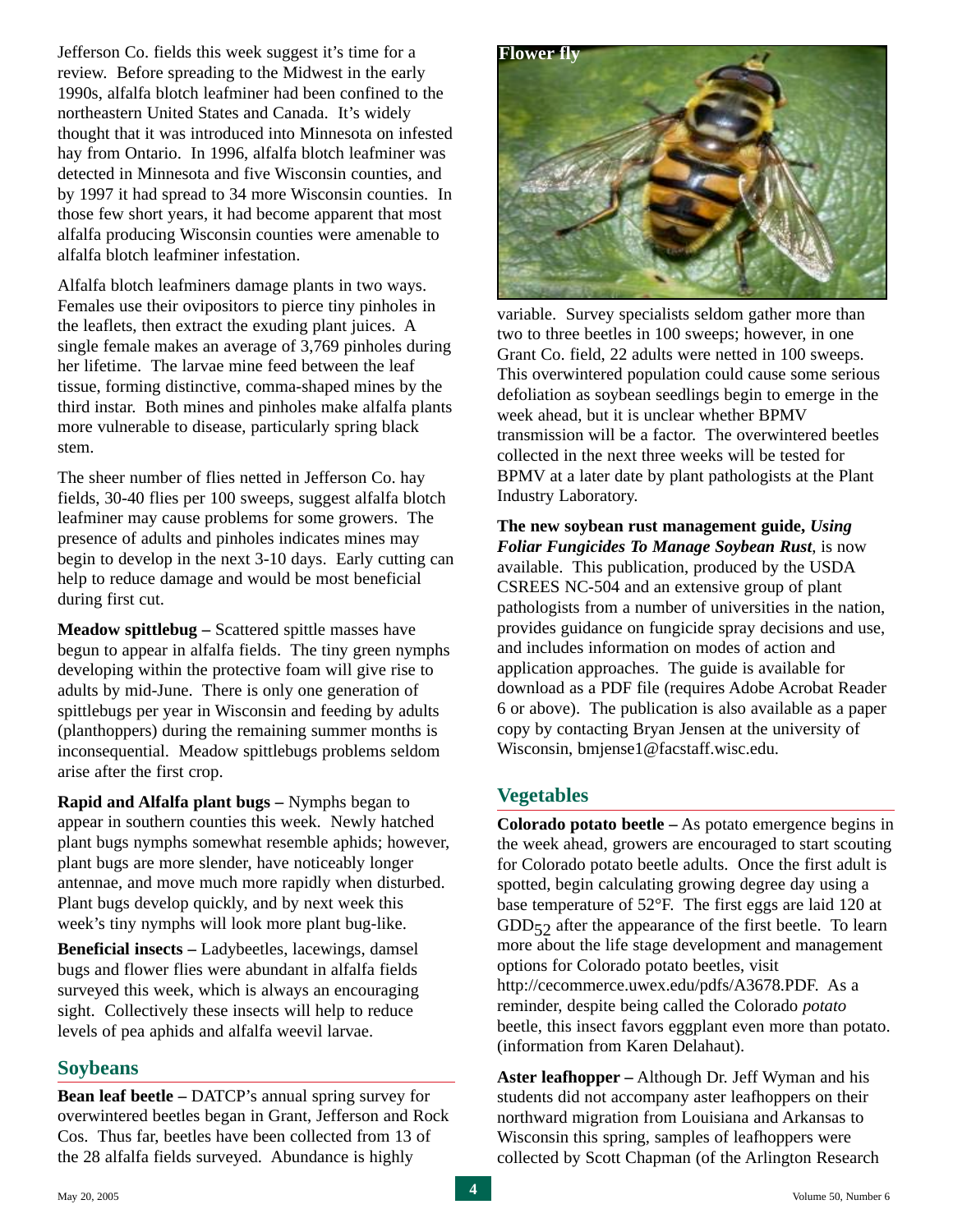Station) during a recent fishing trip in the boot heel of Missouri, and infectivity rates are being assessed.

Aster leafhoppers transmit aster yellows, a highly damaging organism that has been known to destroy entire lettuce crops in a matter of days. Symptoms begin to appear 24-30 days after leafhopper feeding has occurred. Growers of carrots, celery and leafy greens are encouraged to follow upcoming reports on aster leafhopper infectivity rates.

**European corn borer –** Black light trapping results confirm that moths began emerging this week where 347  $GDD<sub>50</sub>$  were reached. First generation eggs will be laid once 450 GDD $_{50}$  have accumulated, which could occur around June 1 in southern regions. Once egg laying is underway, sweet corn growers should begin scouting for egg masses by examining 10 plants in five different areas of the field. If 5% of plants have egg masses, larvae, or leaf-feeding damage AND are in early silk stage, treatment is recommended. In addition to sweet corn, European corn borer is also a pest of beans and pepper; however, since no pods or fruit are present yet, the first generation of larvae is less damaging than the second. All indications are that the first flight of corn borer moths is going to be exceptionally light. With any luck, that should translate into fewer infestations of first generation larvae in June.

**Imported cabbageworm –** First generation larvae begin to appear at 300-400 GDD $_{50}$ . Most areas of southern Wisconsin are currently in this degree-day range. Second generation larvae, which occur in late July, usually cause more damage than the first generation. Nonetheless, growers should scout cole crops weekly for larvae and eggs to monitor when populations are increasing or decreasing. Eggs are yellow-orange colored and laid singly on any plant part. Larvae are velvety green worms with a faint yellow strip along the back.



**Striped cucumber beetle –** Striped cucumber beetles (SCB) overwinter in Wisconsin as adults and begin to emerge in mid-to-late May. They vector the bacteria which causes bacterial wilt, *Erwinia tracheiphila*. *E. tracheiphila* overwinters within the beetle, and is transmitted to plants through feces or mouthparts when beetles feed on plants in early spring. The bacteria obstruct the water-conducting xylem of plant, eventually causing death. Cucumbers, muskmelons, and watermelons are all susceptible to bacterial wilt.

Striped cucumber beetles are 1/5 inch long with three black stripes on their backs. They may be mistaken for the western corn rootworm beetle, which is not a pest of curcubits. The two may be distinguished by the fact that corn rootworm has a yellow-green abdomen while SCB has a black abdomen. There is no treatment for bacterial wilt, so controlling the beetle population is crucial. Early in the season (now!), you should scout fields three times a week. Treatment is warranted when there are more than four to five adults per 50 plants.

#### **Striped cucumber beetle**



**Onion maggot** – A reminder to growers that onions should be transplanted one week before onion maggot flies emerge, which occurs when 680 GDD40 have accumulated. Most areas of the state have already surpassed this point, however, some southeastern and northern regions are still a week away from peak fly emergence. See the first page of the bulletin for growing degree days base 40, and see the feature article on Maggots in the April 15 issue of the Bulletin for more information.

## **Forest and Landscape**

**Gouty oak gall –** This leaf gall was found on oaks at a nursery dealer in Green Lake Co. at moderate levels. One can find many galls on oak trees; some are innocuous while others are injurious. Gouty oak galls are formed by a tiny cynipid wasp, and may at times form clusters that cover entire branches, severely injuring or even killing the affected parts. The cynipid wasp responsible for gouty oak gall has alternate generations on oak. The first generation in the spring forms blisterlike galls on the leaves near the veins. The second generation produces the gouty galls in the summer,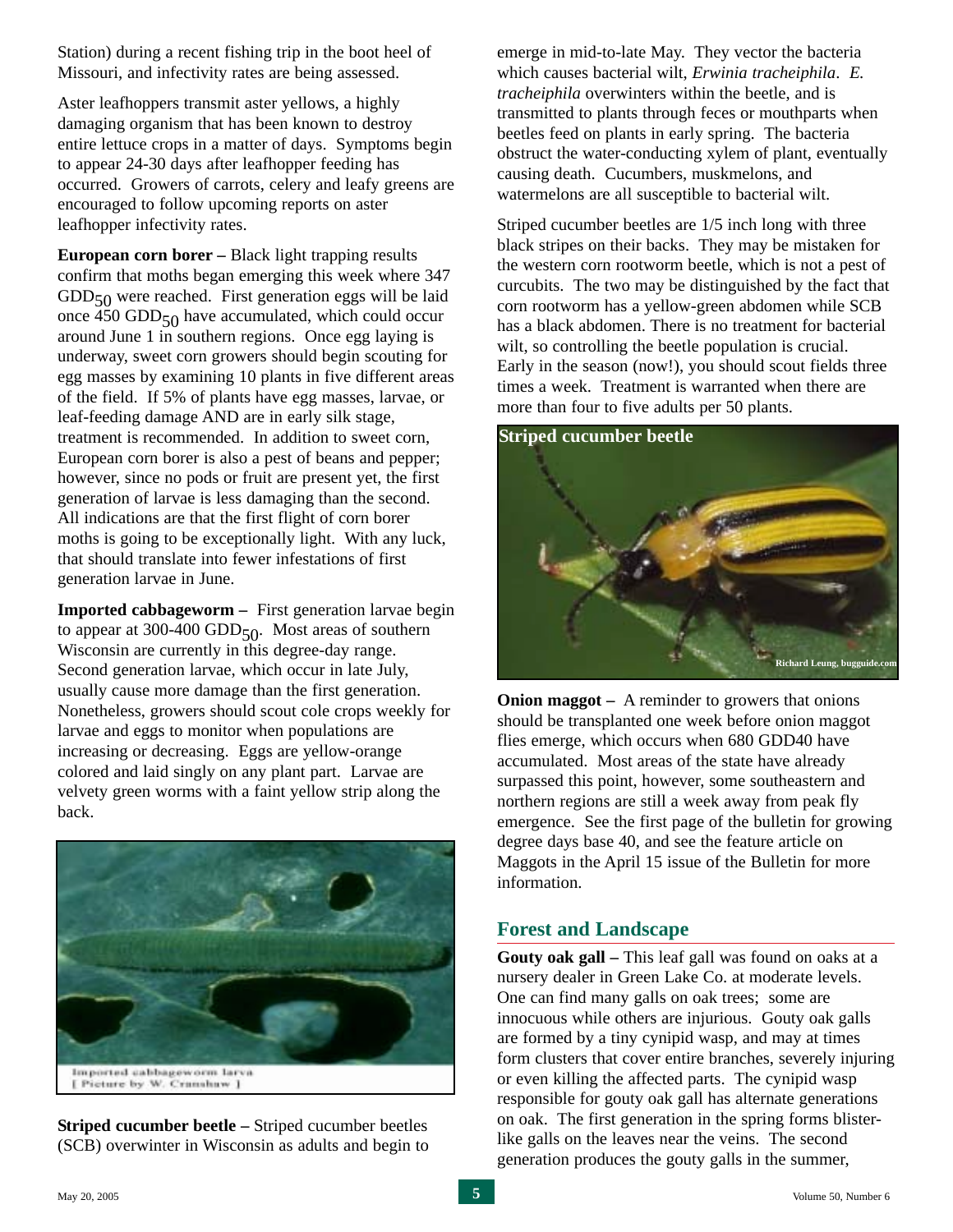which can take three years to mature. Generally, insecticidal control is not warranted because the wasps are physically protected within the galls and timing applications to provide effective preventive control is difficult. With small, lightly-infested trees, pruning of infested twigs may help to reduce the problem.



**Tomato Spotted Wilt Virus (TSWV) –** Several anemone 'September Charm' plants were found to be infected with this virus at a nursery dealer in Outagamie Co. The plants were ordered destroyed as there is no cure for this disease. Tomato Spotted Wilt Virus, like impatiens necrotic spot virus, is transmitted primarily by the western flower thrips. TSWV is acquired by the nymph stage during feeding on infected hosts. Once the thrips mature into an adult, the virus can then be transmitted to other hosts as the thrips feeds. At least five minutes of feeding are required to transmit the virus. Since adult thrips are winged, many plants can be infected in a short period of time.

Symptoms of TSWV are apparent a few days after infection. Over 170 species of plants are known to be susceptible. Symptoms vary with host species, stage of growth and strain of TSWV. Ringspots are the most common symptom but others include stunting, wilting, foliar necrosis, leaf midrib necrosis, mosaic, and leaf distortion. Growers are urged to examine susceptible plants for symptoms of TSWV or thrips. Several insecticide sprays may be needed to control thrips if they are present. It is important to get thorough coverage as



thrips can hide deep inside floral parts. In greenhouses, make sure weeds are controlled as many of them act as reservoirs of the disease. Control the thrips on weeds before controlling the weeds, as thrips may leave weeds that have been sprayed with an herbicide. Yellow sticky traps can be used to monitor thrips populations in a greenhouse.

**Impatiens Necrotic Spot Virus (INSV) – This virus, a** close relative of Tomato Spotted Wilt Virus (TSWV), was found on impatiens at a nursery dealer in Wood Co. Only a small number of plants were infected. The same control and monitoring measures used for TSWV (described above) apply to INSV.



**Cedar-apple rust –** Brandywine crabapple at a nursery dealer in Outagamie Co. had light to moderate amounts of this fungal pathogen beginning to show on the leaves.

**Spruce needle drop –** Moderate amounts of this malady were observed on Colorado spruce this week at nursery dealers in Green Lake and Outagamie Cos.. Visit last week's issue of the bulletin for a description and picture.

**Weir's cushion rust –** Inspectors continue to find Weir's cushion rust at nursery dealers throughout the state, primarily supplied by one company. The company has been notified and is taking steps to control the disease. Fore more information on Weir's cushion rust, see last week's Bulletin.

**Viburnum borer --** Moderate loss to a large planting of five to seven-year old *Viburnum opulus* to Viburnum borer infestation in Rock Co.(P. Pelitteri)

**Eriophyid mites --** High population of eriophyid mites causing browning on hemlock in Dane Co (P. Pelitteri)

**Pine-oak galls –** Pine-oak galls on jack pines were sporulating in Monroe and Juneau Cos. this week. The jack pines were also flowering and producing profuse amounts of pollen, something not appreciated by allergy sufferers.

# **Gypsy Moth**

**Gypsy moth spray program --** The 2005 gypsy moth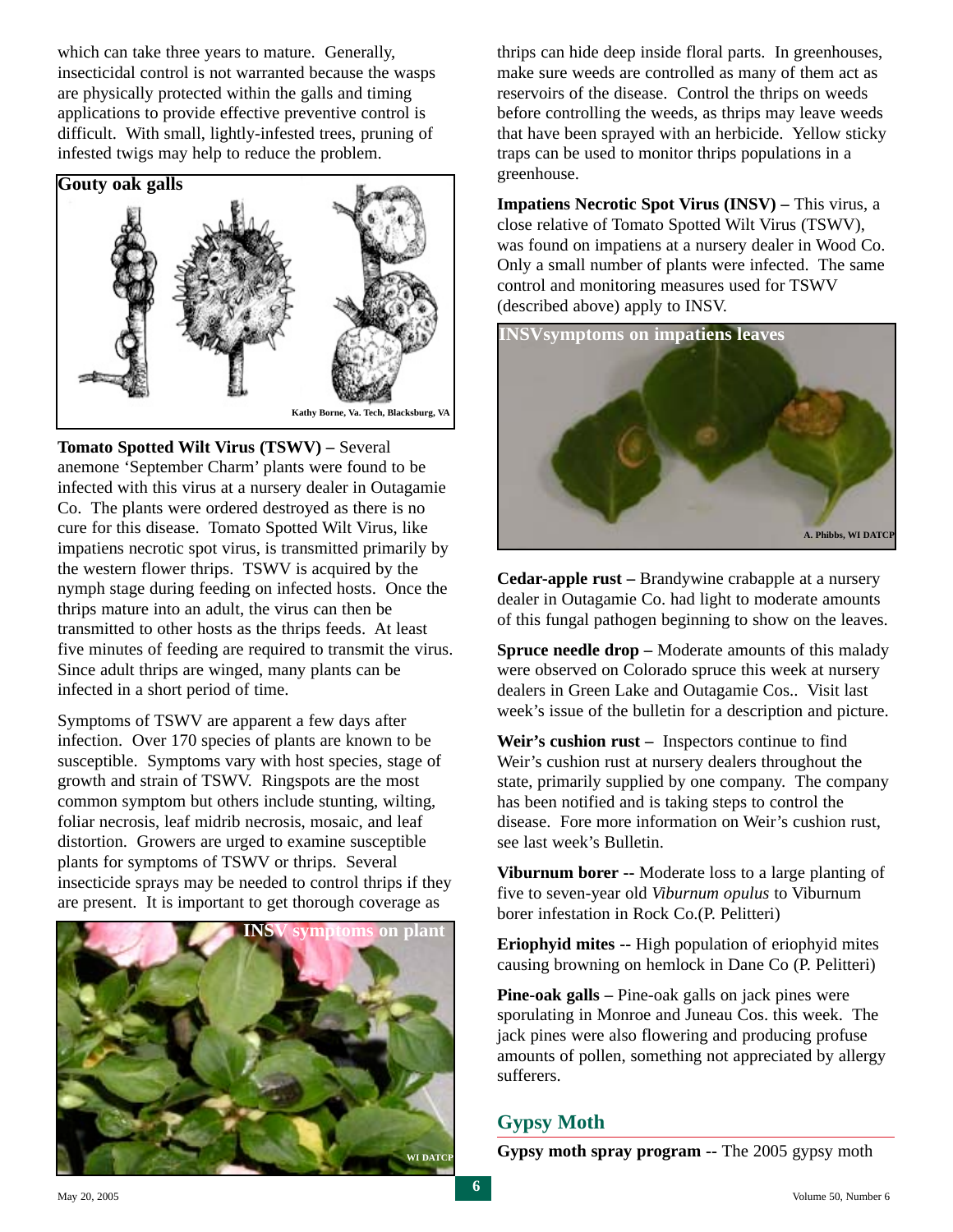spray season finally began on Saturday, May 14, in several southwestern Wisconsin counties, after inclement weather postponed spray plans for three days in a row. As of May 20, a first round of Btk pesticide applications had been completed at 24 sites in seven counties, covering 70,613 acres. Adverse conditions, such as rain, fog, high winds or frost can postpone spray plans, often times at the last minute.

Overall in 2005, the STS program plans to spray 65 sites in 19 western Wisconsin counties, between mid-May and the end of July or early August. Sites will be treated either twice (5-10 days apart) with Btk, or once with either NPV (Gypchek) or Pheromone Flakes.

To find out about spray plans, call our toll-free number at 1-800-642-Moth (800-642-6684). Background information and maps of spray blocks can be accessed at the Wisconsin Department of Agriculture, Trade and Consumer Protection website at www.datcp.state.wi.us. Enter "gypsy moth" in the search box.

Information on suppression spraying in the eastern half of the state, conducted by the Wisconsin DNR, can be found at www.gypsymoth.wi.gov/.

## **Fruit**

**Obliquebanded leafroller – Contaminants are turning** up in Richland and Crawford Co. OBLR traps, according to Orchard IPM Specialist John Aue. He reports that the moths are approximately the same size as OBLR, but instead of the caramel color characteristic of OBLR, these moths are gray with black banding. Recent reports of contaminants in both OLBR and CM traps suggest apple insect trappers should examine trap catches closely and not assume all moths captured are the target pest.

**Spotted tentiform leafminer –** Leaf mines have grown visible this week in orchards as far north as Eau Claire, and wherever 329  $GDD_{50}$  have accumulated. In southwestern Wisconsin orchards, trap counts have declined in the last week, indicating that populations are primarily made up of sap-feeder and possibly early tissue-feeder larvae. In the southeast, counts are still on the rise. Expect the second flight of moths to begin around 539-750 GDD $_{50}$ , still a few weeks off.

**Codling moth –** So far only light catches of codling moth have been observed in Wisconsin orchards. The highest count of eight codling moths, which came from Sinsinawa (Grant Co.) this week, suggests the biofix may have occurred in some southwestern Wisconsin orchards. Southern Wisconsin apple growers can expect codling moth eggs to begin hatching once 491 GDD $_{50}$  have accumulated, probably not for another 8-10 days.

**Apple scab –** The first primary scab lesions are becoming evident in southern Wisconsin orchards. **Plum curculio –** Last week plum curculio adults were first reported to be migrating into an orchard near Montello in Marquette Co., and five additional curculio were captured in pyramid traps this week. These captures indicate that plum curculio feeding and oviposition have probably begun. In the week ahead, growers are urged to inspect developing fruits for oviposition scars, particularly around the edges of the blocks.

# **Human Pests (or pests of humans....)**



**Picnic beetles (***Glischrochilus quadrisignatus***) –** This uninvited picnic pest is can be an annoyance at outdoor gatherings at this time of year, particularly when fruit salad is on the menu. Picnic beetles are drawn in by the scent of ripening fruit, vegetables, beer, and wine, and can really put a damper on even the best-

planned outdoor get-together. Beyond being a nuisance , picnic beetles are relatively unimportant in these settings.

Serious picnic beetle adversaries may want to prepare a bait to distract beetles from Aunt Betty's peach pie or Uncle Bob's beer. One simple recipe is as follows:

- 3 quarts Karo syrup
- 2 quarts water
- 1 packet of yeast

In a context separate from picnics and BBQs, picnic beetles can sometimes be troublesome. In the springtime picnic beetles feed on the sap of trees and may spread certain tree diseases as they move from tree to tree. Homeowners pruning trees in early spring when sap flow is high should be aware of this possibility. Oak wilt is an example of a disease that may be spread as a result of spring pruning.

**Black flies –** Swarms of highly aggressive black flies reportedly chased an exasperated turkey hunter from the woods this week. His response: to heck with it! I don't need a turkey that much. I quit! Turkeys-10; Lee-0. (Thanks for the update, Lee!)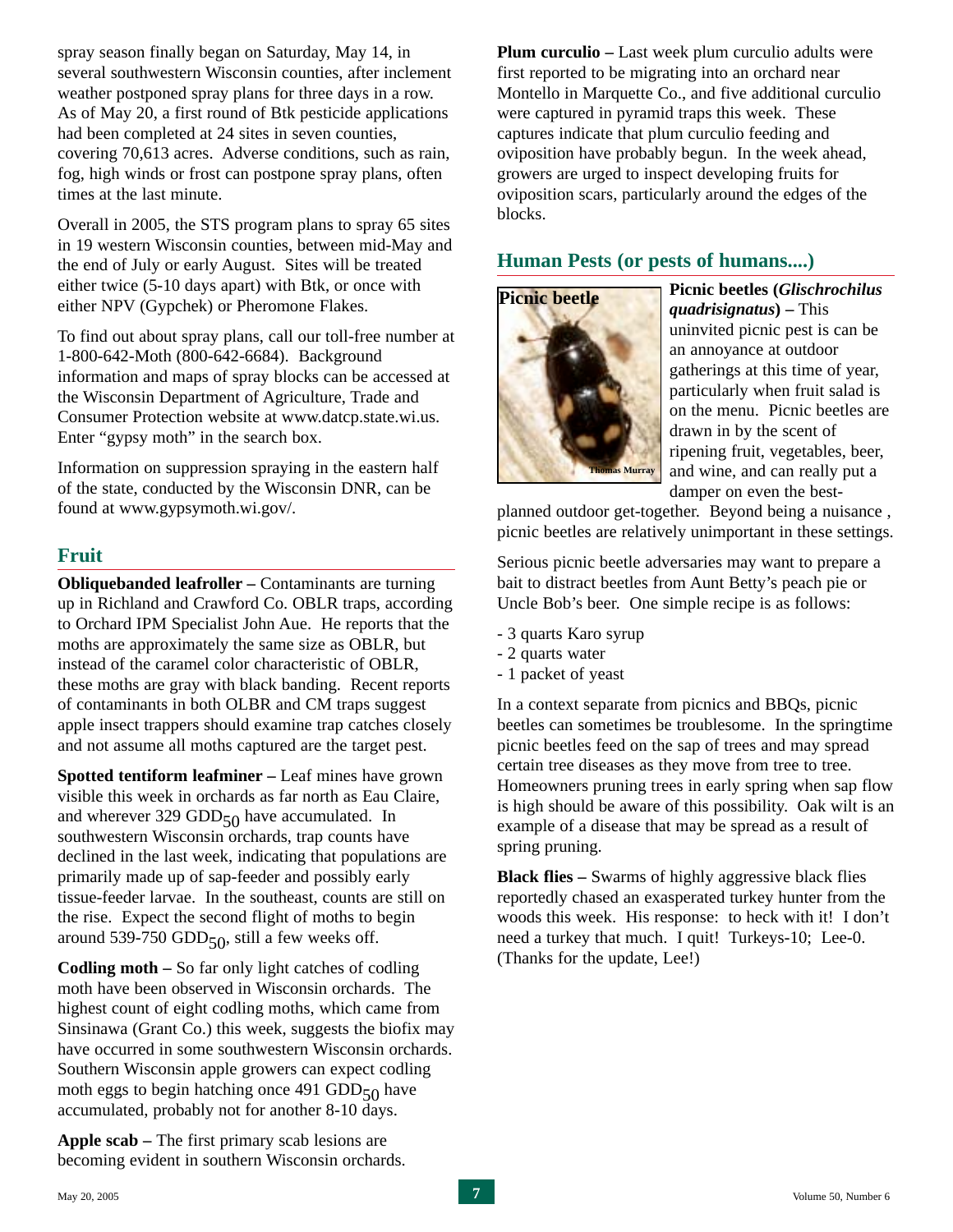#### **UW-Extension/Madison Plant Disease Diagnostic Clinic Update**

*Michelle Moyer, Amy Gibbs, Rachel Leisso, Catherine Wendt, Brooke Weber, Ann Joy and Brian Hudelson,* Plant Disease Diagnostics Clinic

The Clinic receives samples of many plant samples from around the state. The following diseases are what we have identified since May 1, 2005:

| <b>CROP</b>                                                 | <b>DISEASE/DISORDER</b>      | <b>PATHOGEN</b>                                                                                                                                                                   | <b>COUNTY</b>                                               |  |
|-------------------------------------------------------------|------------------------------|-----------------------------------------------------------------------------------------------------------------------------------------------------------------------------------|-------------------------------------------------------------|--|
| <b>VEGETABLE</b>                                            |                              |                                                                                                                                                                                   |                                                             |  |
| Potato                                                      | <b>Bacterial Soft Rot</b>    | Erwinia carotovora                                                                                                                                                                | Waushara                                                    |  |
|                                                             | Fusarium Dry Rot             | Fusarium spp.                                                                                                                                                                     | Waushara, Portage                                           |  |
|                                                             | Silver Scurf                 | Helminthosporium solani                                                                                                                                                           | Waushara                                                    |  |
|                                                             | Cold Injury                  | Environmental Injury                                                                                                                                                              | Waushara                                                    |  |
|                                                             | Blackheart                   | Physiological                                                                                                                                                                     | Adams, Waushara                                             |  |
| Tomato                                                      | Sunscald                     | Environmental Injury                                                                                                                                                              | Dane                                                        |  |
| <b>EVERGREEN</b>                                            |                              |                                                                                                                                                                                   |                                                             |  |
| Arborvitae                                                  | Cladosporium Needle Blight   | Cladosporium sp.                                                                                                                                                                  | Waukesha                                                    |  |
|                                                             | Macrophoma Needle Blight     | Macrophoma sp.                                                                                                                                                                    | Dane, Portage                                               |  |
|                                                             | Chemical Damage              | Chemical Injury                                                                                                                                                                   | Dane                                                        |  |
|                                                             | <b>Water Stress</b>          | Physiological                                                                                                                                                                     | Dane                                                        |  |
|                                                             | Winterkill                   | Environmental Injury                                                                                                                                                              | Dane, Rock, Waukesha                                        |  |
| Fir (Including Balsam)                                      | Macrophoma Needle Blight     | Macrophoma sp.                                                                                                                                                                    | Ozaukee                                                     |  |
|                                                             | <b>Water Stress</b>          | Environmental Injury                                                                                                                                                              | Adams                                                       |  |
| Douglas-Fir                                                 | Pythium Root Rot             | Pythium sp.                                                                                                                                                                       | Dane                                                        |  |
|                                                             | Swiss Needle Cast            | Phaeocryptopus gauemanni                                                                                                                                                          | Sauk, Washington                                            |  |
|                                                             | <b>Water Stress</b>          | Environmental Injury                                                                                                                                                              | Sauk                                                        |  |
| Hemlock                                                     | Pythium Root Rot             | Pythium sp.<br>Chlorosis<br>Overly high pH<br>Gymnosporangium sp.<br>Kabatina juniperii<br>Physiological<br>Winterkill<br>Environmental Injury<br>Lecanosticta acicola<br>Ozaukee |                                                             |  |
|                                                             |                              |                                                                                                                                                                                   | Dane                                                        |  |
| Juniper                                                     | Cedar-Apple Rust             |                                                                                                                                                                                   | Dane                                                        |  |
|                                                             | Kabatina Tip Blight          |                                                                                                                                                                                   | Dane                                                        |  |
|                                                             | <b>Transplant Shock</b>      |                                                                                                                                                                                   | Dane                                                        |  |
|                                                             |                              |                                                                                                                                                                                   | Dane                                                        |  |
| Pine (including Mugo, White)                                | Brown Spot Needle Blight     |                                                                                                                                                                                   |                                                             |  |
|                                                             | Sphaeropsis Tip Blight       | Sphaeropsis sapinea                                                                                                                                                               | Ozaukee                                                     |  |
|                                                             | <b>Water Stress</b>          | Physiological                                                                                                                                                                     | Sheboygan                                                   |  |
| Spruce (Including Colorado Blue, White)Lirula Needle Blight |                              | Lirula macrospora                                                                                                                                                                 | Dunn                                                        |  |
|                                                             | Phomopsis Tip Blight         | Phomopsis sp.                                                                                                                                                                     | Dodge, Ozaukee Waukesha                                     |  |
|                                                             | Rhizospaera Needle Blight    | Rhizosphaera kalkhoffi                                                                                                                                                            | Adams, Dodge, Dunn,<br>Ozaukee, Racine, Sheboygan, Waukesha |  |
|                                                             | Spruce Needle Drop           | Setomelanomma holmii                                                                                                                                                              | Dodge                                                       |  |
|                                                             | Weir's Cushion Rust          | Chrusomyxa weirii                                                                                                                                                                 | Dunn                                                        |  |
|                                                             | <b>Water Stress</b>          | Physiological                                                                                                                                                                     | <b>Vilas</b>                                                |  |
| <b>HERBACEOUS ORNAMENTAL</b>                                |                              |                                                                                                                                                                                   |                                                             |  |
| Pachysandra                                                 | Volutella Blight             | Volutella sp.                                                                                                                                                                     | Dane, Walworth                                              |  |
| Sweet Potato Vine                                           | Edema                        | Physiological                                                                                                                                                                     | Dane                                                        |  |
| Tulip Bulbs                                                 | Penicillium Bulb Rot         | Penicillium sp.                                                                                                                                                                   | Dane                                                        |  |
| <b>ORNAMENTAL</b>                                           |                              |                                                                                                                                                                                   |                                                             |  |
| Birch (Including River, Paper)                              | Cytospora Canker             | Cytospora sp.                                                                                                                                                                     | Waukesha                                                    |  |
|                                                             | Perennial Nectria Canker     | Nectria sp.                                                                                                                                                                       | Waukesha                                                    |  |
|                                                             | Seiridium Canker             | Seiridium sp.                                                                                                                                                                     | Dane                                                        |  |
|                                                             | Mouse Ear Syndrome           | Nickel Deficiency                                                                                                                                                                 | Kenosha                                                     |  |
| Cherry                                                      | <b>Black Knot</b>            | Apiosporina morbosa                                                                                                                                                               | <b>Vilas</b>                                                |  |
| Hawthorne (Including Washington)                            | Cedar-Quince Rust            | Gymnosporanguim clavipes                                                                                                                                                          | Dane                                                        |  |
| Honeylocust                                                 | Crown Gall (Probable)        | Agrobacterium tumefaciens                                                                                                                                                         | Racine                                                      |  |
| Hypericum                                                   | Phytophthora Root/ Crown Rot | Phytophthora sp.                                                                                                                                                                  | Jefferson                                                   |  |
| Lilac                                                       | <b>Bacterial Blight</b>      | Pseudomonas syringae pv. syringae                                                                                                                                                 | Rock                                                        |  |
|                                                             | Cold Injury                  |                                                                                                                                                                                   | Rock                                                        |  |
| Maple (Including Norway)                                    | Lichens                      | Non-pathogen                                                                                                                                                                      | Sheboygan                                                   |  |
| Oak (Including English)                                     | Phomopsis Canker             | Phomopsis sp.                                                                                                                                                                     | Dane                                                        |  |
| Viburnum (Including Snowball)                               | Cold Injury                  | Environmental Injury                                                                                                                                                              | Rock                                                        |  |
|                                                             |                              | For additional information on plant diseases and their control, visit the PDDC website at www.plantpath.wisc.edu/pddc.                                                            |                                                             |  |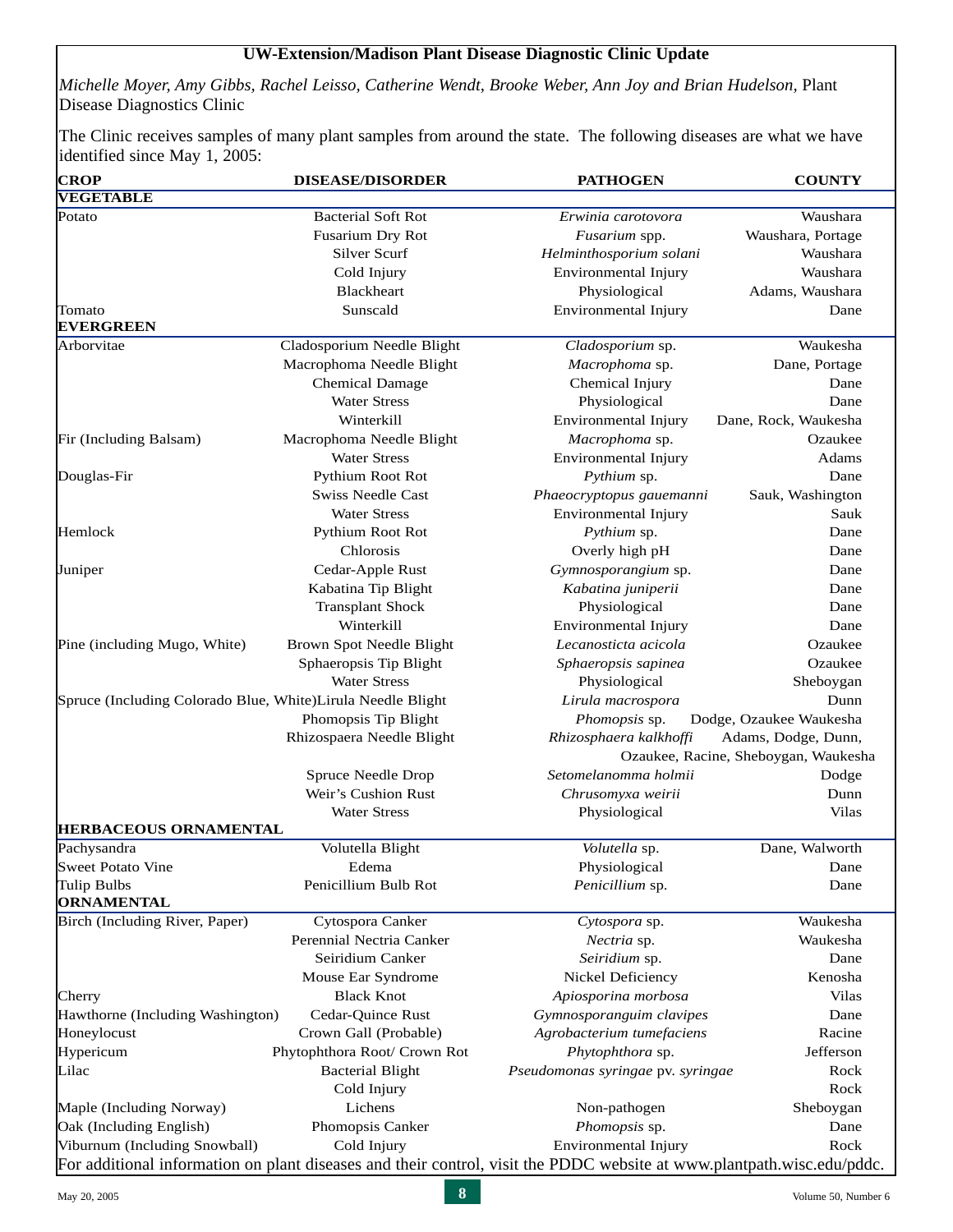| <b>APPLE INSECT TRAPPING RESULTS</b>                                                                              |               |                  |                                |                  |                  |                  |                  |                  |                  |                  |                  |                  |
|-------------------------------------------------------------------------------------------------------------------|---------------|------------------|--------------------------------|------------------|------------------|------------------|------------------|------------------|------------------|------------------|------------------|------------------|
|                                                                                                                   |               | Date             | <b>STLM</b>                    |                  | <b>RBLR</b>      |                  | CM               |                  | <b>OBLR</b>      |                  |                  |                  |
| <b>Grant Co.</b>                                                                                                  |               |                  |                                |                  |                  |                  |                  |                  |                  |                  |                  |                  |
| Sinsinawa                                                                                                         |               | $5/13 - 5/20$    | $\boldsymbol{0}$               |                  | $\mathbf{0}$     |                  | $\,8\,$          |                  | $\boldsymbol{0}$ |                  |                  |                  |
| Crawford Co.                                                                                                      |               |                  |                                |                  |                  |                  |                  |                  |                  |                  |                  |                  |
| Gays Mills 1                                                                                                      |               | $5/9 - 5/15$     | 200                            |                  | 25               |                  | $\sqrt{2}$       |                  |                  |                  |                  |                  |
| Gays Mills-W2                                                                                                     |               | $5/10-5/17$      | $\mathbf{0}$                   |                  | $\boldsymbol{0}$ |                  | $\mathbf{0}$     |                  | $\mathbf{0}$     |                  |                  |                  |
|                                                                                                                   |               | $5/1 - 5/10$     | 10                             |                  | $\overline{2}$   |                  | 1                |                  | $\overline{0}$   |                  |                  |                  |
| Gays Mills-E2                                                                                                     |               | $5/12 - 5/18$    | 360                            |                  | 22               |                  | 4                |                  | $\overline{0}$   |                  |                  |                  |
| Iowa Co.                                                                                                          |               |                  |                                |                  |                  |                  |                  |                  |                  |                  |                  |                  |
| Dodgeville                                                                                                        |               | $5/12 - 5/19$    | $\,8\,$                        |                  | 3                |                  | $\mathbf{0}$     |                  | $\boldsymbol{0}$ |                  |                  |                  |
| Richland Co.                                                                                                      |               |                  |                                |                  |                  |                  |                  |                  |                  |                  |                  |                  |
| Richland Center -W                                                                                                |               | $5/12 - 5/18$    | 35                             |                  | $\mathbf{0}$     |                  | $\boldsymbol{0}$ |                  | $\mathbf{0}$     |                  |                  |                  |
| Richland Center-E                                                                                                 |               | $5/12 - 5/18$    | 20                             |                  | 7                |                  | 1                |                  | $\overline{0}$   |                  |                  |                  |
| Sauk Co.                                                                                                          |               |                  |                                |                  |                  |                  |                  |                  |                  |                  |                  |                  |
| Baraboo                                                                                                           |               | $5/12 - 5/18$    | 14                             |                  | 3                |                  | $\boldsymbol{0}$ |                  | $\mathbf{0}$     |                  |                  |                  |
| Dane Co.                                                                                                          |               |                  |                                |                  |                  |                  |                  |                  |                  |                  |                  |                  |
| Deerfield                                                                                                         |               | $5/12 - 5/18$    | 3                              |                  | 5                |                  | $\mathbf{0}$     |                  | $\mathbf{0}$     |                  |                  |                  |
| Dodge Co.                                                                                                         |               |                  |                                |                  |                  |                  |                  |                  |                  |                  |                  |                  |
| Brownsville                                                                                                       |               | $5/13 - 5/20$    | $\overline{4}$                 |                  | 3                |                  | $\boldsymbol{0}$ |                  | $\mathbf{0}$     |                  |                  |                  |
| <b>Green Co.</b>                                                                                                  |               |                  |                                |                  |                  |                  |                  |                  |                  |                  |                  |                  |
| <b>Brodhead</b>                                                                                                   |               | $5/12 - 5/19$    | $\mathbf{0}$                   |                  | $\overline{c}$   |                  | $\boldsymbol{0}$ |                  | $\mathbf{0}$     |                  |                  |                  |
| Racine Co.                                                                                                        |               |                  |                                |                  |                  |                  |                  |                  |                  |                  |                  |                  |
| Rochester                                                                                                         |               | $5/12 - 5/19$    | 320                            |                  | 10.5             |                  | 0.63             |                  | $\overline{0}$   |                  |                  |                  |
| Kenosha Co.                                                                                                       |               |                  |                                |                  |                  |                  |                  |                  |                  |                  |                  |                  |
| Burlington                                                                                                        |               | $5/13 - 5/20$    | 300                            |                  | 1                |                  | $\boldsymbol{0}$ |                  | $\boldsymbol{0}$ |                  |                  |                  |
| Pierce Co.                                                                                                        |               |                  |                                |                  |                  |                  |                  |                  |                  |                  |                  |                  |
| Beldenville                                                                                                       |               | $5/12 - 5/19$    | 24                             |                  | $\,8\,$          |                  | $\boldsymbol{0}$ |                  | 15               |                  |                  |                  |
| <b>Spring Valley</b>                                                                                              |               | $5/13 - 5/20$    | 72                             |                  | 12               |                  | $\mathbf{0}$     |                  | 3                |                  |                  |                  |
| Jackson Co.                                                                                                       |               |                  |                                |                  |                  |                  |                  |                  |                  |                  |                  |                  |
|                                                                                                                   |               |                  |                                |                  |                  |                  |                  |                  |                  |                  |                  |                  |
| Hixton                                                                                                            |               | $5/10-5/17$      | 40                             |                  | 24               |                  | $\mathbf{1}$     |                  | $\mathbf{1}$     |                  |                  |                  |
| Trempealeau Co.<br>Galesville                                                                                     |               |                  |                                |                  |                  |                  |                  |                  |                  |                  |                  |                  |
|                                                                                                                   |               | $5/13 - 5/20$    | $\mathbf{0}$                   |                  | 30               |                  | 1                |                  | $\mathbf{0}$     |                  |                  |                  |
| Marquette Co.                                                                                                     |               |                  |                                |                  |                  |                  |                  |                  |                  |                  |                  |                  |
| Montello                                                                                                          |               | $5/8 - 5/15$     | 720                            |                  | 81               |                  | $\mathbf{1}$     |                  | $\boldsymbol{0}$ |                  |                  |                  |
| <b>Brown Co.</b>                                                                                                  |               |                  |                                |                  |                  |                  |                  |                  |                  |                  |                  |                  |
| Oneida                                                                                                            |               | $5/9 - 5/16$     | 280                            |                  | $26\,$           |                  | $\mathbf{1}$     |                  | $\mathbf{0}$     |                  |                  |                  |
| Fond du Lac Co.                                                                                                   |               |                  |                                |                  |                  |                  |                  |                  |                  |                  |                  |                  |
| Campbellsport                                                                                                     |               | $5/9 - 5/16$     | 200                            |                  | 33               |                  | $\mathbf{0}$     |                  | $\mathbf{0}$     |                  |                  |                  |
| Malone                                                                                                            |               | $5/12 - 5/19$    | 15                             |                  | 6                |                  | $\mathbf{0}$     |                  | $\mathbf{0}$     |                  |                  |                  |
| Rosendale                                                                                                         |               | $5/10-5/19$      | 37                             |                  | 23               |                  | $\mathbf{1}$     |                  | $\boldsymbol{0}$ |                  |                  |                  |
| Marinette Co.                                                                                                     |               |                  |                                |                  |                  |                  |                  |                  |                  |                  |                  |                  |
| Wausaukee                                                                                                         |               | $5/13 - 5/20$    | 45                             |                  | 3                |                  | $\Omega$         |                  | $\theta$         |                  |                  |                  |
| STLM, Spotted tentiform leafminer; RBLR, red banded leafroller; CM, codling moth; OBLR, oblique banded leafroller |               |                  |                                |                  |                  |                  |                  |                  |                  |                  |                  |                  |
|                                                                                                                   |               |                  |                                |                  |                  |                  |                  |                  |                  |                  |                  |                  |
| <b>Black Light Trapping Results</b>                                                                               |               |                  |                                |                  |                  |                  |                  |                  |                  |                  |                  |                  |
|                                                                                                                   |               |                  |                                |                  |                  |                  |                  |                  |                  |                  |                  |                  |
| <b>Trap Site</b>                                                                                                  | Date          |                  | <b>ECB True AW Fall AW BCW</b> |                  |                  | <b>DCW</b>       | <b>SCW</b>       | <b>VCW</b>       | <b>WBCW</b>      | CabL             | <b>CelL</b>      | <b>CEW</b>       |
| <b>Southwest</b>                                                                                                  |               |                  |                                |                  |                  |                  |                  |                  |                  |                  |                  |                  |
| Lancaster                                                                                                         | $5/13 - 5/17$ | $\boldsymbol{0}$ | 9                              | $\boldsymbol{0}$ | 2                | $\boldsymbol{0}$ | $\boldsymbol{0}$ | $\boldsymbol{0}$ | $\boldsymbol{0}$ | $\boldsymbol{0}$ | 6                | $\boldsymbol{0}$ |
| <b>South Central</b>                                                                                              |               |                  |                                |                  |                  |                  |                  |                  |                  |                  |                  |                  |
| Arlington                                                                                                         | $5/13 - 5/19$ | $\boldsymbol{0}$ | $\boldsymbol{0}$               | $\boldsymbol{0}$ | $\boldsymbol{0}$ | 1                | $\boldsymbol{0}$ | $\boldsymbol{0}$ | $\boldsymbol{0}$ | $\boldsymbol{0}$ | $\boldsymbol{0}$ | $\boldsymbol{0}$ |
| W Arlington                                                                                                       | $5/13 - 5/20$ | $\boldsymbol{0}$ | 5                              | $\boldsymbol{0}$ | $\boldsymbol{0}$ | 1                | 1                |                  |                  |                  | 2                |                  |
| Mazomanie                                                                                                         | $5/12 - 5/19$ | 2                | $\boldsymbol{0}$               | $\boldsymbol{0}$ | 3                | $\boldsymbol{0}$ | $\boldsymbol{0}$ | 2                | $\mathbf{0}$     | $\boldsymbol{0}$ | $\boldsymbol{0}$ | $\boldsymbol{0}$ |
| West Madison                                                                                                      | $5/13 - 5/20$ | $\boldsymbol{0}$ | 3                              | $\mathbf{0}$     | 1                | $\mathbf{0}$     | $\boldsymbol{0}$ | $\boldsymbol{0}$ | $\boldsymbol{0}$ | $\mathbf{0}$     | 1                | $\boldsymbol{0}$ |
|                                                                                                                   |               |                  |                                |                  |                  |                  |                  |                  |                  |                  |                  |                  |
| <b>Southeast</b>                                                                                                  |               |                  |                                |                  |                  |                  |                  |                  |                  |                  |                  |                  |
| Janesville 1                                                                                                      | $5/13 - 5/19$ | 5                |                                |                  | 1                |                  |                  |                  |                  |                  |                  |                  |
| <b>North Central</b>                                                                                              |               |                  |                                |                  |                  |                  |                  |                  |                  |                  |                  |                  |

Manitowoc 5/13-5/20 0 8 0 0 0 0 0 0 0 0 0 0 0 *ECB, European corn borer; AW, armyworm; BCW, black cutworm; DCW, dingy cutworm; SCW, spotted cutworm; VCW, variegated cutworm; WBCW, western bean cutworm; Cab L, cabbage looper; CelL, celery looper; CEW, corn ear worm*

Wausau 5/13-5/18 0 0 0 0 0 0 0 0 0 0 0 Marshfield 5/12-5/19 0 2 0 0 0 0 0 0 0 0 0 0 0

**East Central**